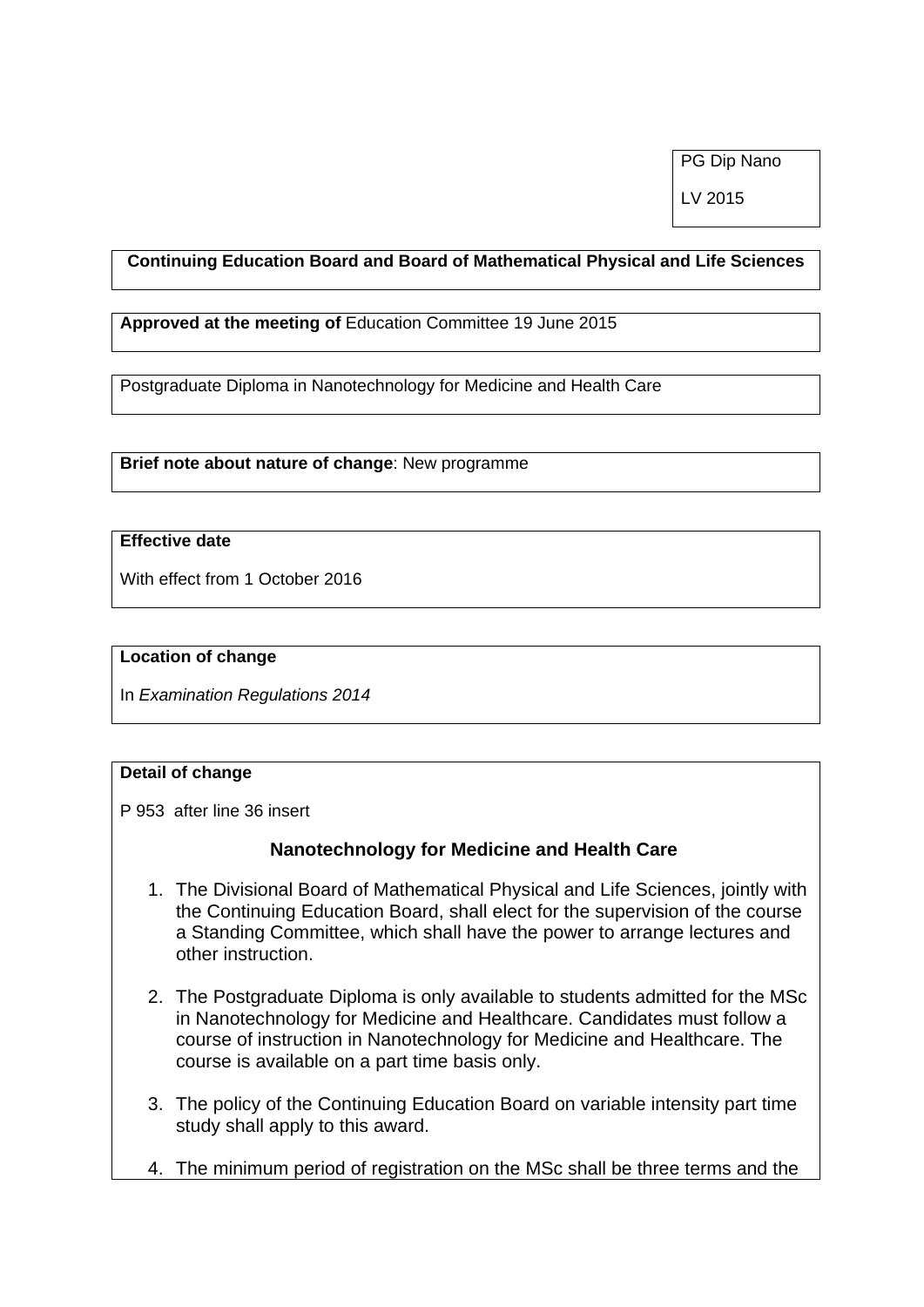maximum period of registration shall be twelve terms.

- 5. Where a candidate undertakes a module under 10. below, the date of registration for the award shall retrospectively be deemed to be the first day of the term in which the module was taken.
- 6. Every candidate shall be required to satisfy the examiners in the following:
	- a) Attendance and participation, to the satisfaction of the course director, in all parts of the modules in the Schedule;
	- b) A portfolio of assignments (written reports, problem sheets and presentations) for each of Modules 1-3 in the Schedule, totalling not more than 2500 words in length for Module 1, and not more than 6000 words for each of Modules 2 and 3;
	- c) Assignments totalling not more than 4,000 words for each of Modules 4,5 and 6.

The assessed work set out in clause 6b) and c) shall be submitted to the examiners c/o Registry, Department of Continuing Education, 1 Wellington Square, Oxford OX1 2JA, for consideration by such date as the examiners shall determine and of which they shall notify candidates

- 7. Candidates may be required to attend a viva voce examination at the end of the course of studies at the discretion of the examiners.
- 8. The examiners may award a distinction to candidates for the Postgraduate Diploma.
- 9. Candidates who fail to satisfy the examiners in any part of the examination may be permitted to resubmit work in respect of the part or parts of the examination which they have failed for examination on not more than one occasion which shall normally be within one year of the original failure.
- 10. The Standing Committee shall have the discretion to deem satisfactory completion of a module including the associated assessment prior to registration for the MSc as having met the attendance or participation and examination requirements in respect of that module. Such discretion will normally only be exercised if the time elapsed between commencement of the accredited module concerned and registration for the MSc is not more than two years.
- 11. The maximum number of modules taken prior to registration for the MSc shall be three.
- 12. If any student who has previously successfully completed the Postgraduate Certificate and ended their registration on the Programme is subsequently readmitted to the MSc, the Standing Committee shall have the discretion to deem satisfactory completion of modules within the Postgraduate Certificate as having met the attendance or participation and examination requirements in respect of the module. Such discretion will normally only be exercised if the